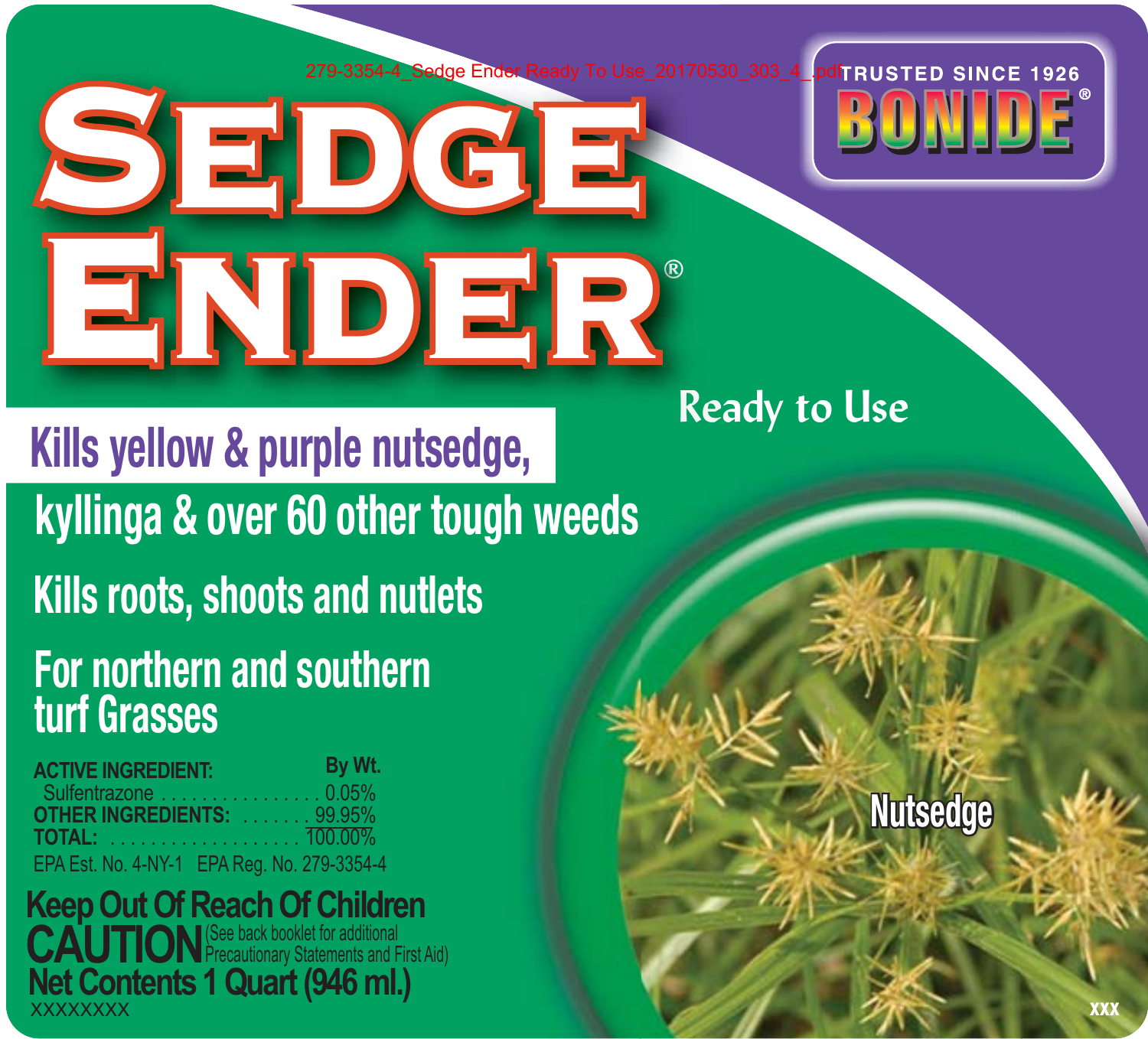**SEDGE**  $ENDER^*$  Ready to Use  $\checkmark$  Spot treatment for all turfgrasses listed on label

- $\checkmark$  Rainproof in 2 hours
- $\checkmark$  Also kills plantain, clover, spurge, woodsorrel, knotweed, and other listed annual, biennial, and perennial broadleaf weeds

 $\checkmark$  Dual Action Killing: Uptake by both leaves and roots

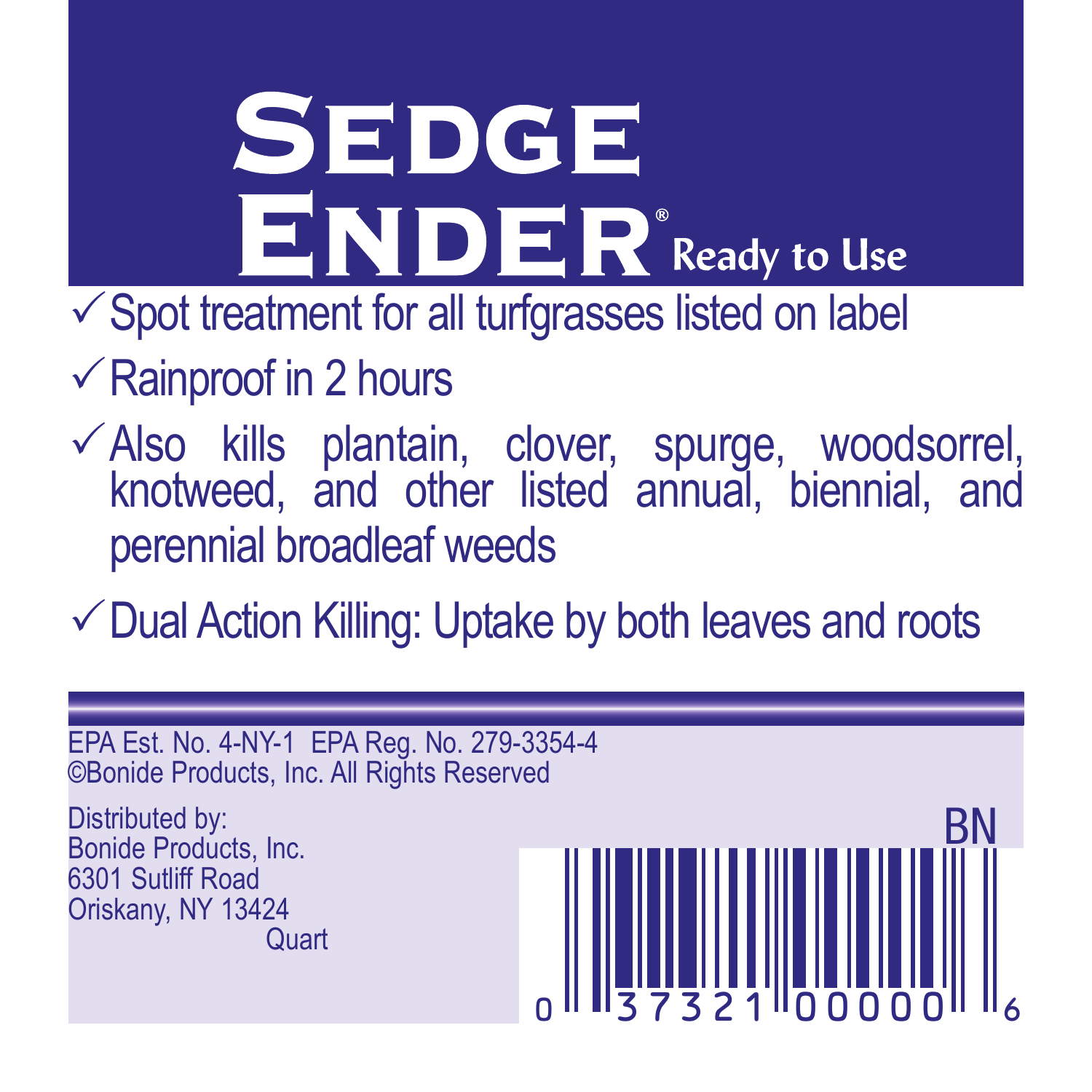## **DIRECTIONS FOR USE**

It is a violation of Federal Law to use this product in a manner inconsistent with its labeling.

Observe all cautions and limitations on this label. The use of this product not consistent with this label may result in plant injury. Keep container closed to avoid spills and contamination.

### **PRODUCT INFORMATION**

This product selectively controls tough weeds like purple and yellow nutsedge (nutgrass), kyllinga, wild onion and garlic, goosegrass, broadleaf plantain, purslane, redroot pigweed, dandelion, spurge, and other listed annual, biennial, and broadleaf weeds in a great variety of lawns, including:

| <b>Cool Season Grasses</b> |                           |
|----------------------------|---------------------------|
| <b>Creeping Bentgrass</b>  | <b>Kentucky Bluegrass</b> |
| <b>Tall Fescue</b>         | <b>Rough Bluegrass</b>    |
| <b>Fine Fescue</b>         | Ryegrass (perennial)      |

| <b>Warm Season Grasses</b> |                     |
|----------------------------|---------------------|
| <b>Bermudagrass</b>        | <b>Buffalograss</b> |
| <b>St. Augustinegrass</b>  | <b>Bahiagrass</b>   |
| <b>Zovsiagrass</b>         | Kikuyugrass         |
| Carpetgrass                | Seashore Paspalum   |
| Centipedegrass             |                     |

This unique formula kills weeds fast. This product involves uptake by both weed roots and shoots. Complete kill should occur in 2-3 weeks. This product also controls nutlets in the soil.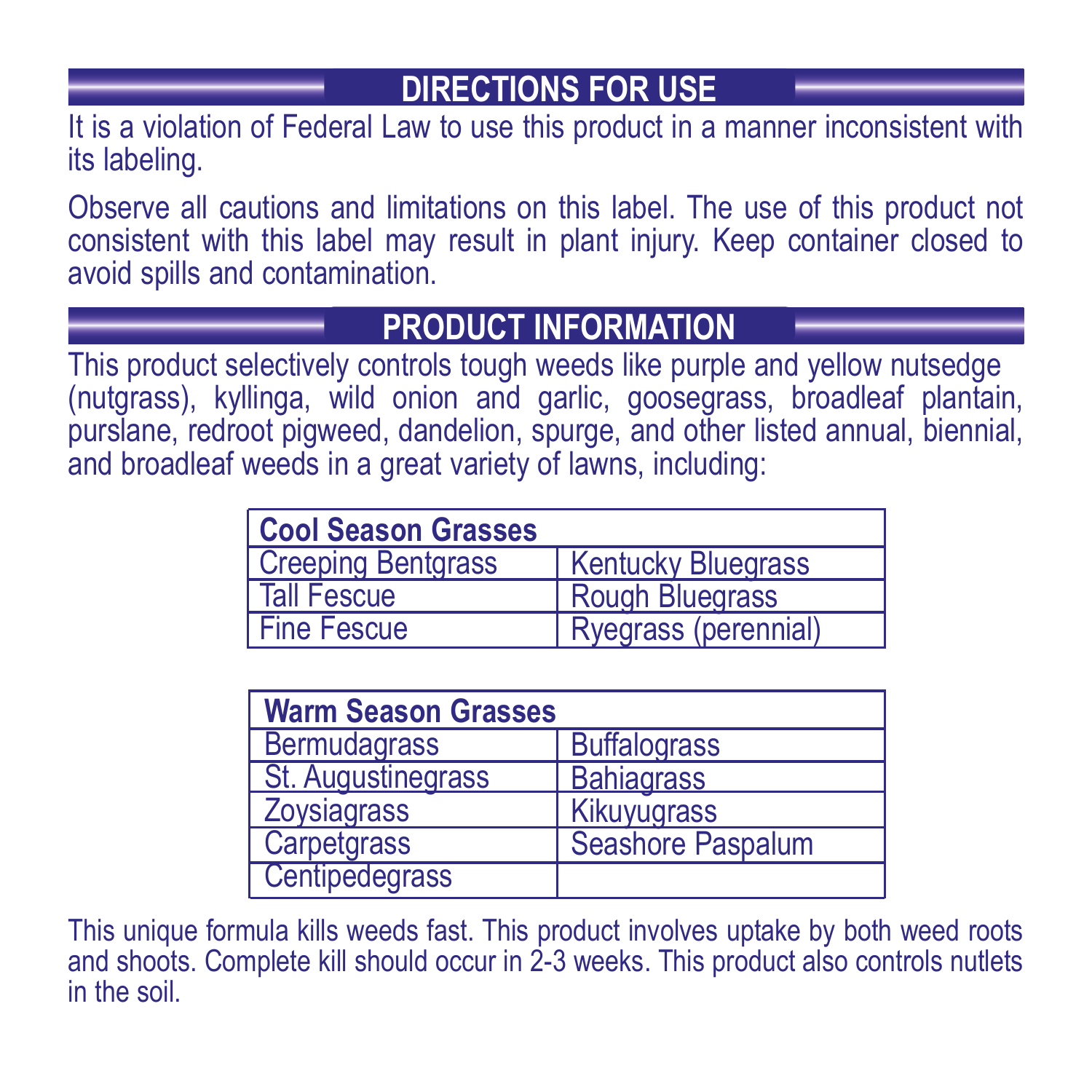### **APPLICATION INSTRUCTIONS AND PRECAUTIONS**

Twist open nozzle. Spot spray weed directly onto weed until well covered. Some weeds may require repeat application (see detailed instruction below). Wait at least 4 weeks after treatment before reseeding, winter overseeding, or plugging lawns. For best results, apply to weeds when less than 3 inches high. Apply only when wind is no more than 10mph. Avoid applying when windy to prevent product drifting to other plants. Try to avoid overlap spraying. Do not spray over-the-top of flowers, ornamentals (including herbaceous) or garden vegetables as injury may result. Do not use in turfgrasses other than those listed on the label. Do not use in green houses. Do not graze or feed treated grass clippings.

## **CONTROL OF SEDGES (INCLUDING NUTSEDGES) AND GRASSES**

Spray directly on emerged weeds to control or suppress sedges and some grasses. This product is effective against newly emerged and established sedges. Good spray coverage is needed for optimum control.

## **Grass and sedge weed species control or suppressed:**

| <b>Common Name</b>      | <b>Scientific Name</b> |  |
|-------------------------|------------------------|--|
| <b>Annual bluegrass</b> | (Poa annua)            |  |
| Goosegrass*             | (Eleusine indica)      |  |
| Kyllinga, green         | (Kyllinga brevifolia)  |  |
| Kyllinga, false green   | (Kyllinga gracillima)  |  |
| Nutsedge, purple*       | (Cyperus rotundus)     |  |
| Nutsedge, yellow        | (Cyperus esculentus)   |  |
| Sedge, globe            | (Cyperus globulosus)   |  |
| Sedge, cylindrical      | (Cyperus retrorsus)    |  |
| Sedge, Surinam          | (Cyperus surinamensis) |  |
| Sedge, Texas            | (Cyperus polystachyos) |  |

\* For optimal control of Purple Nutsedge and Goosegrass, repeat treatment every 3-4 weeks.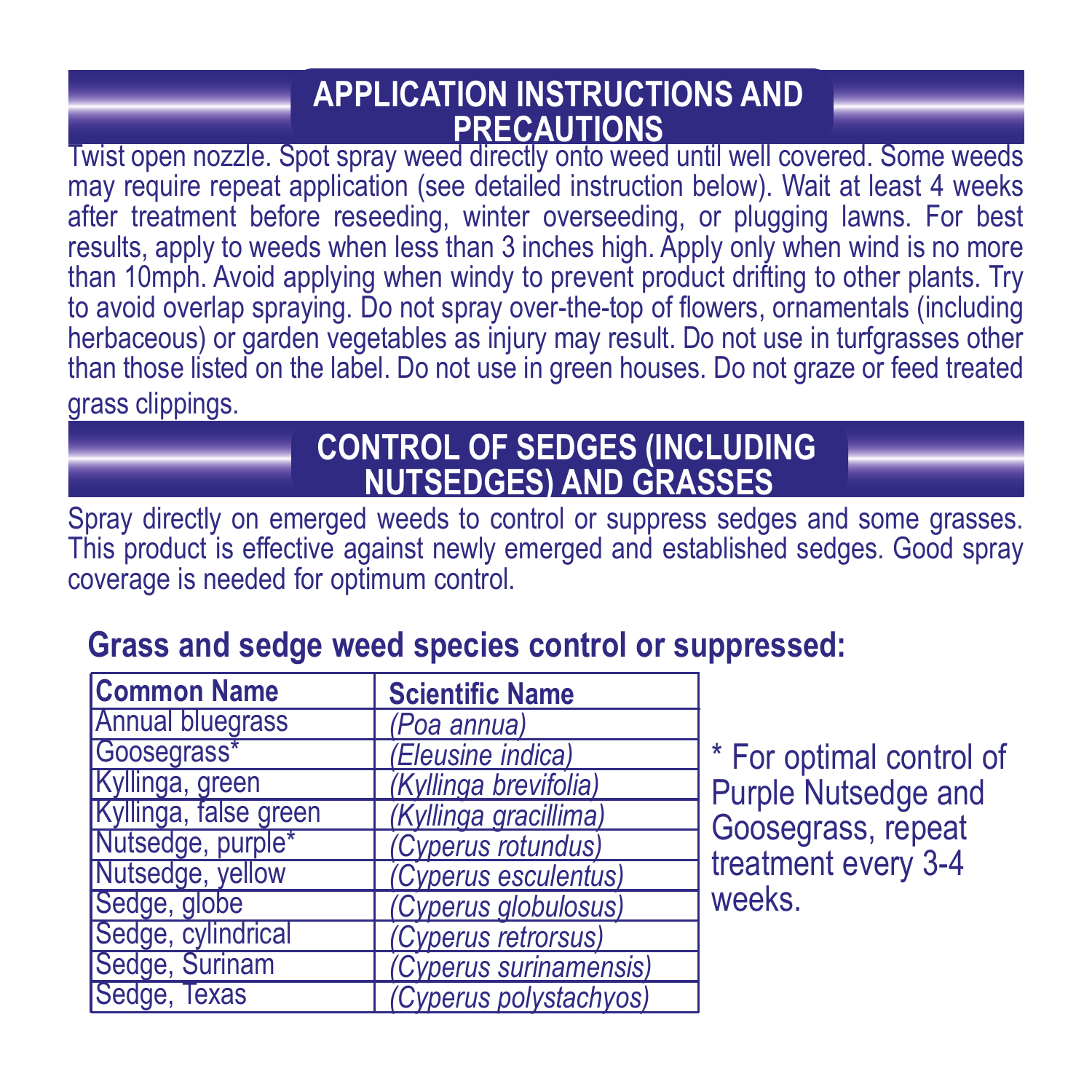### **CONTROL OF ANNUAL, BIENNIAL & PERENNIAL BROADLEAF WEEDS**

## Spray directly on newly emerged weeds to control or suppress a wide range of broadleaf weeds.

## **Broadleaf weeds controlled or suppressed by this product.**

| <b>Broadleaves</b>    | <b>Scientific Names</b> |
|-----------------------|-------------------------|
| <b>Bittercress</b>    | (Cardamine spp.)        |
| <b>Black medic</b>    | (Medicago lupulina)     |
| <b>Buttercups</b>     | (Ranunculus spp.)       |
| Carolina geranium     | (Geranium carolinianum) |
| <b>Carpetweed</b>     | (Mollugo verticillata)  |
| Chickweed, common     | (Stellaria media)       |
| Chickweed, mousear    | (Cerastium vulgatum)    |
| Cinquefoil            | (Potentilla spp.)       |
| Clover                | (Trifolium spp.)        |
| Cudweed               | (Gnaphalium spp.)       |
| Dandelion             | (Taraxacum officinale)  |
| Dock. Curly           | (Rumex crispus)         |
| Evening primrose      | (Oenothera biennis)     |
| Fiddleneck            | (Amsinckia spp.)        |
| Filaree               | (Erodium spp.)          |
| Goldenrod             | (Solidago spp.)         |
| Ground ivy            | (Glechema hederacea)    |
| <b>Henbit</b>         | (Lamium amplexicaule)   |
| Knotweed, prostrate   | (Polygonum aviculare)   |
| Kochia                | (Kochia scoparia)       |
| Lambsquarters, common | (Chenopodium album)     |
| Lawn burweed          | (Soliva pterosperma)    |
| Lespedeza, common     | (Lespedeza striata)     |
| Mallow, common        | (Malva neglecta)        |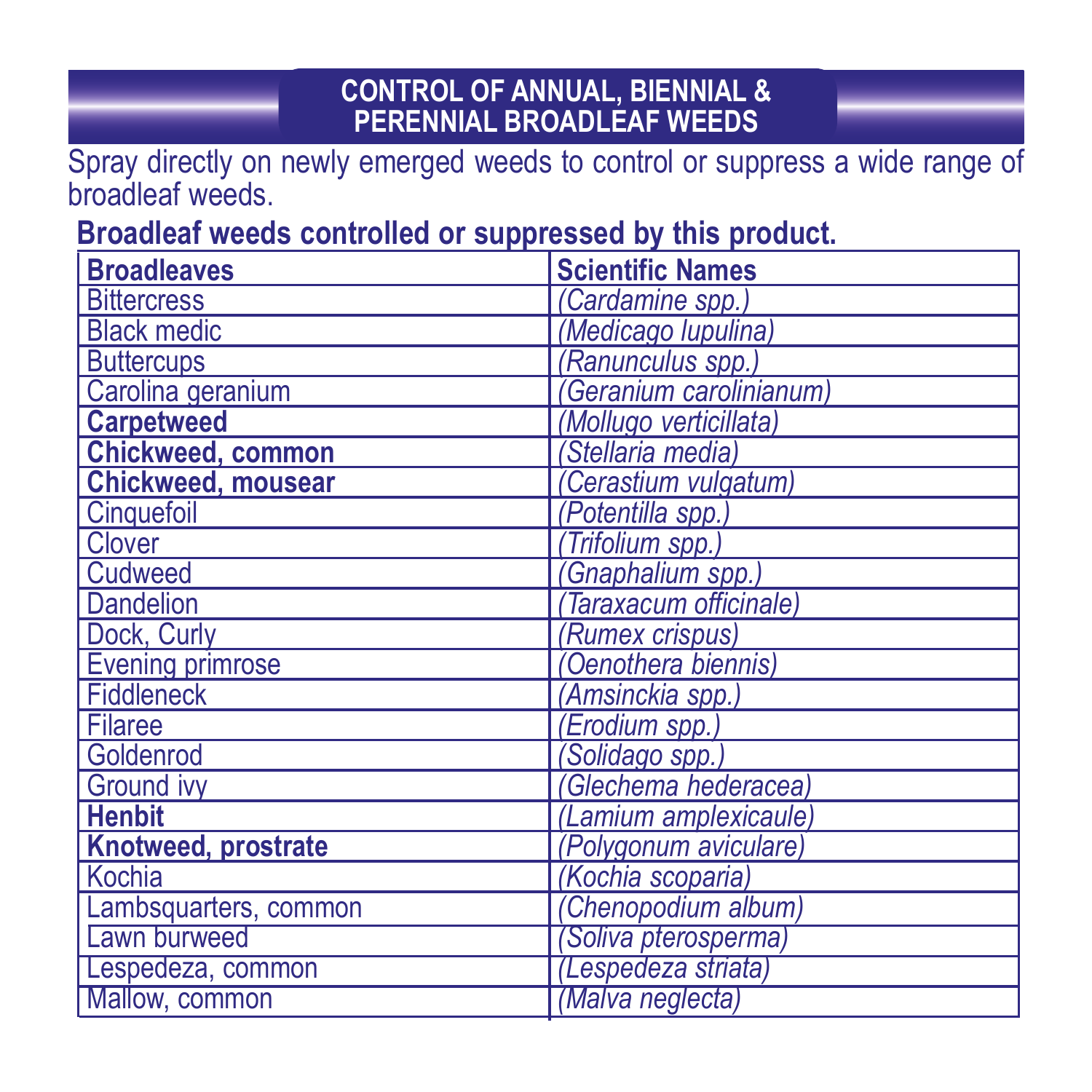| <b>CONTROL OF ANNUAL, BIENNIAL &amp;</b><br>PERENNIAL BROADLEAF WEEDS |                             |  |
|-----------------------------------------------------------------------|-----------------------------|--|
| <b>Broadleaves</b>                                                    | <b>Scientific Name</b>      |  |
| Parsley piert                                                         | (Alchemilla arvensis)       |  |
| Pennywort (Dollarweed)                                                | (Hydrocotyle spp.)          |  |
| <b>Pigweed, Redroot</b>                                               | (Amaranthus retroflexus)    |  |
| <b>Pigweed, Smooth</b>                                                | (Amaranthus hybridus)       |  |
| Piqweed, Tumble                                                       | (Amaranthus albus)          |  |
| Pineapple weed                                                        | (Matricaria matricarioides) |  |
| <b>Plantain Broadleaf</b>                                             | (Plantago commanalata)      |  |
| Plantain, buckhorn                                                    | (Plantago lanceolata)       |  |
| <b>Plaintain Narrow leaf</b>                                          | (Plantago natowiforma)      |  |
| Puncture weed                                                         | (Tribulus terrestris)       |  |
| Purslane, common                                                      | (Portulaca oleracea)        |  |
| Pusley, Florida                                                       | (Richardia scabra)          |  |
| Redweed                                                               | (Melochia corchorifolia)    |  |
| Rocket, London                                                        | (Sisymbrium irio)           |  |
| Smartweed, Pennsylvania                                               | (Polygonum pensylvanicum)   |  |
| Sorrel, Red                                                           | (Rumex acetosella)          |  |
| <b>Speedwell</b>                                                      | (Veronica spp.)             |  |
| Spurge, (annuals)                                                     | (Euphorbia spp.)            |  |
| Spurge, prostrate                                                     | (Euphorbia humistrata)      |  |
| Spurge, spotted                                                       | (Euphorbia maculata)        |  |
| Spurweed                                                              | (Solvia pterosperma)        |  |
| <b>Star of Bethlehem</b>                                              | (Ornithogalum umbellatum)   |  |
| Velvetleaf                                                            | (Abutilon theophrasti)      |  |
| Violet, wild                                                          | Viola pratincola)           |  |
| Wild garlic                                                           | (Allium vineale)            |  |
| <b>Wild onion</b>                                                     | (Allium canadense)          |  |
| Woodsorrel, creeping                                                  | Oxalis corniculata)         |  |
| <b>Woodsorrel, yellow</b>                                             | (Oxalis stricta)            |  |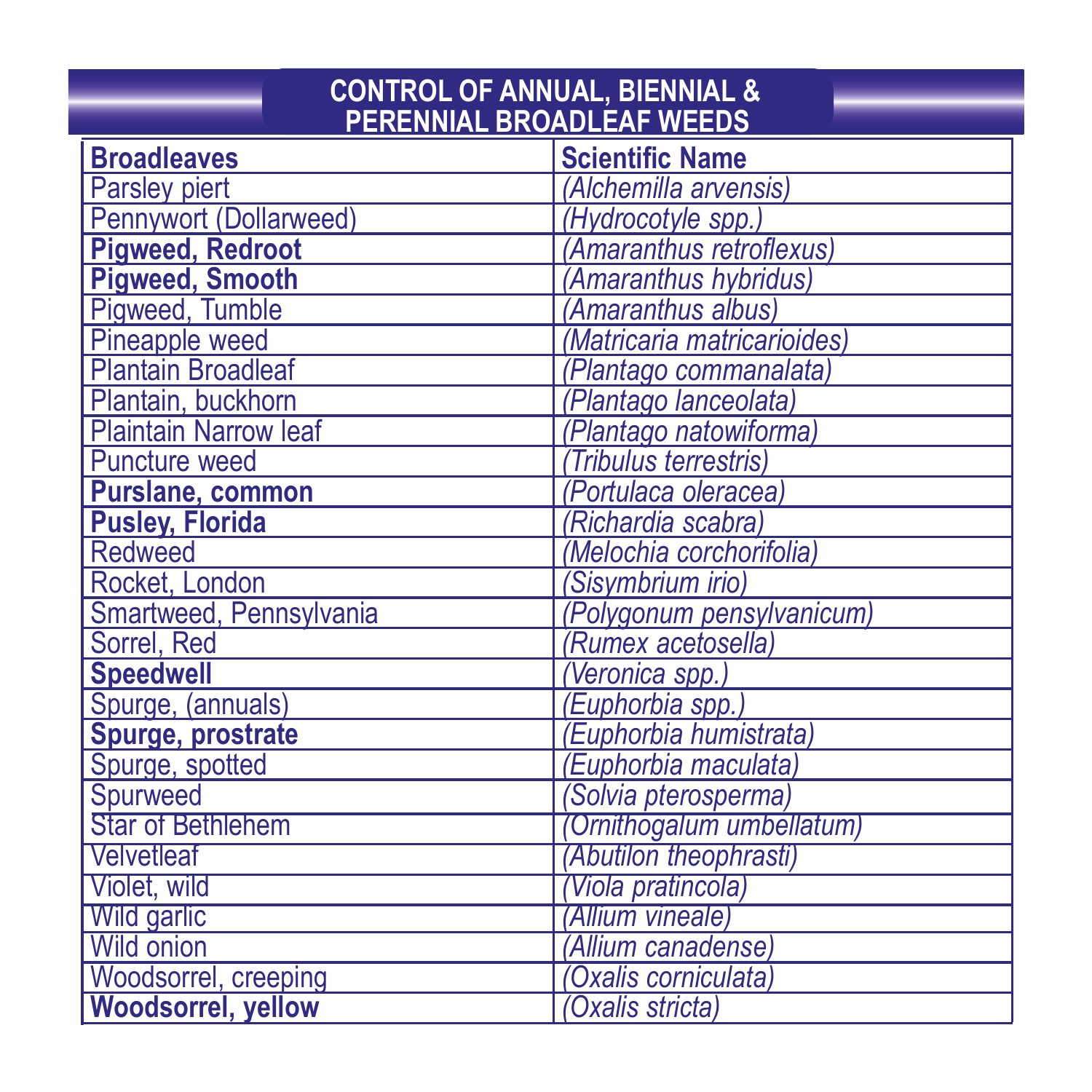## **STORAGE AND DISPOSAL**

### **Pesticide Storage**

Keep from freezing. Do not store below 32°F. Keep out of reach of children and animals. Store in original containers only. Store in a cool, dry place, preferably in a locked storage area and avoid excess heat. After partial use, replace lids and close tightly. Do not put concentrate or dilute material into drink containers.

### **Pesticide Container Disposal**

**If partially filled:** Call your local solid waste agency for disposal instructions. Never place unused product down any indoor or outdoor drain.

**If empty:** Non refillable container. Do not reuse or refill this container. Offer for<br>recycling, if available, or dispose of in trash.

| <b>FIRST AID</b>                                                                                                                                                                                            |                                                                                                                                                                                                                                                                    |
|-------------------------------------------------------------------------------------------------------------------------------------------------------------------------------------------------------------|--------------------------------------------------------------------------------------------------------------------------------------------------------------------------------------------------------------------------------------------------------------------|
| If swallowed:                                                                                                                                                                                               | • Call a poison control center or doctor immediately for<br>treatment advice.<br>Do not induce vomiting unless told to do so by a poison<br>control center or doctor.<br>• Do not give anything by mouth to an unconscious person.                                 |
| If on skin or<br>clothing:                                                                                                                                                                                  | • Take off contaminated clothing.<br>• Rinse skin immediately with plenty of water for 15 to 20 minutes.<br>• Call a poison control center or doctor for treatment advice.                                                                                         |
| If in eves:                                                                                                                                                                                                 | $\bullet$ Hold eve open and rinse slowly and gently with water for 15 to<br>20 minutes.<br>$\bullet$ Remove contact lenses, if present, after the first 5 minutes.<br>then continue rinsing eye.<br>• Call a poison control center or doctor for treatment advice. |
| <b>HOT LINE NUMBER</b>                                                                                                                                                                                      |                                                                                                                                                                                                                                                                    |
| Have the product container or label with you when calling a poison control center<br>or doctor, or going for treatment. You may also contact 1-800-858-7378 for<br>emergency medical treatment information. |                                                                                                                                                                                                                                                                    |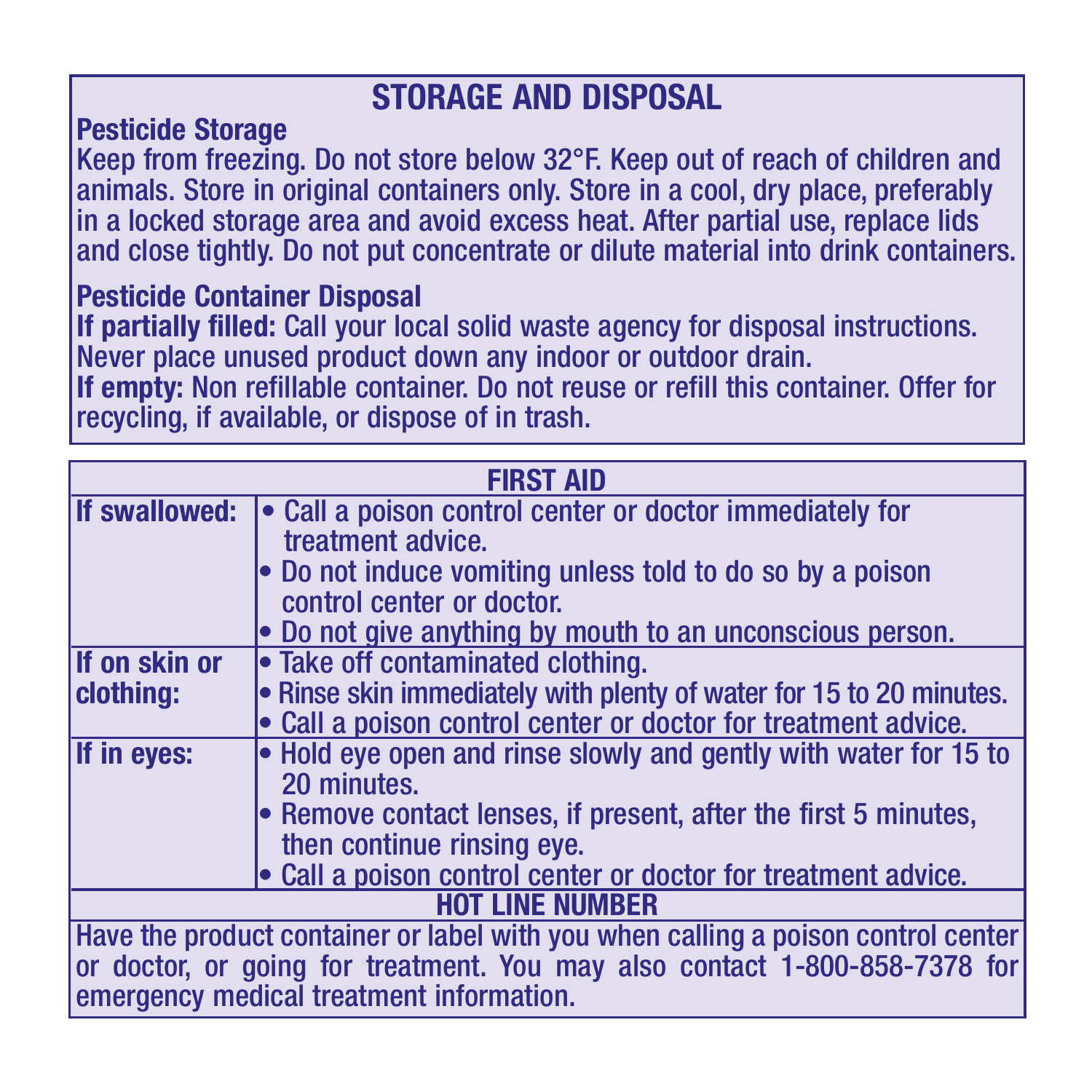#### **PRECAUTIONARY STATEMENTS Hazards to Humans and Domestic Animals**

**CAUTION:** Causes moderate eye irritation. Harmful if swallowed or absorbed through skin. Avoid breathing vapor or spray mist. Avoid contact with skin, eyes, and clothing. Wash thoroughly with soap and water after handling and before eating, drinking, chewing gum, or using tobacco. Remove contaminated clothing and wash before reuse. Keep children and pets out of the treated area until sprays have dried.

### **ENVIRONMENTAL HAZARDS**

This product is toxic to marine/estuarine invertebrates. Do not apply directly to or near water, storm drains, or drainage ditches. Do not apply when windy or when heavy rainfall is expected. Care should be used when spraying to avoid fish and reptile pets in/around ornamental ponds.